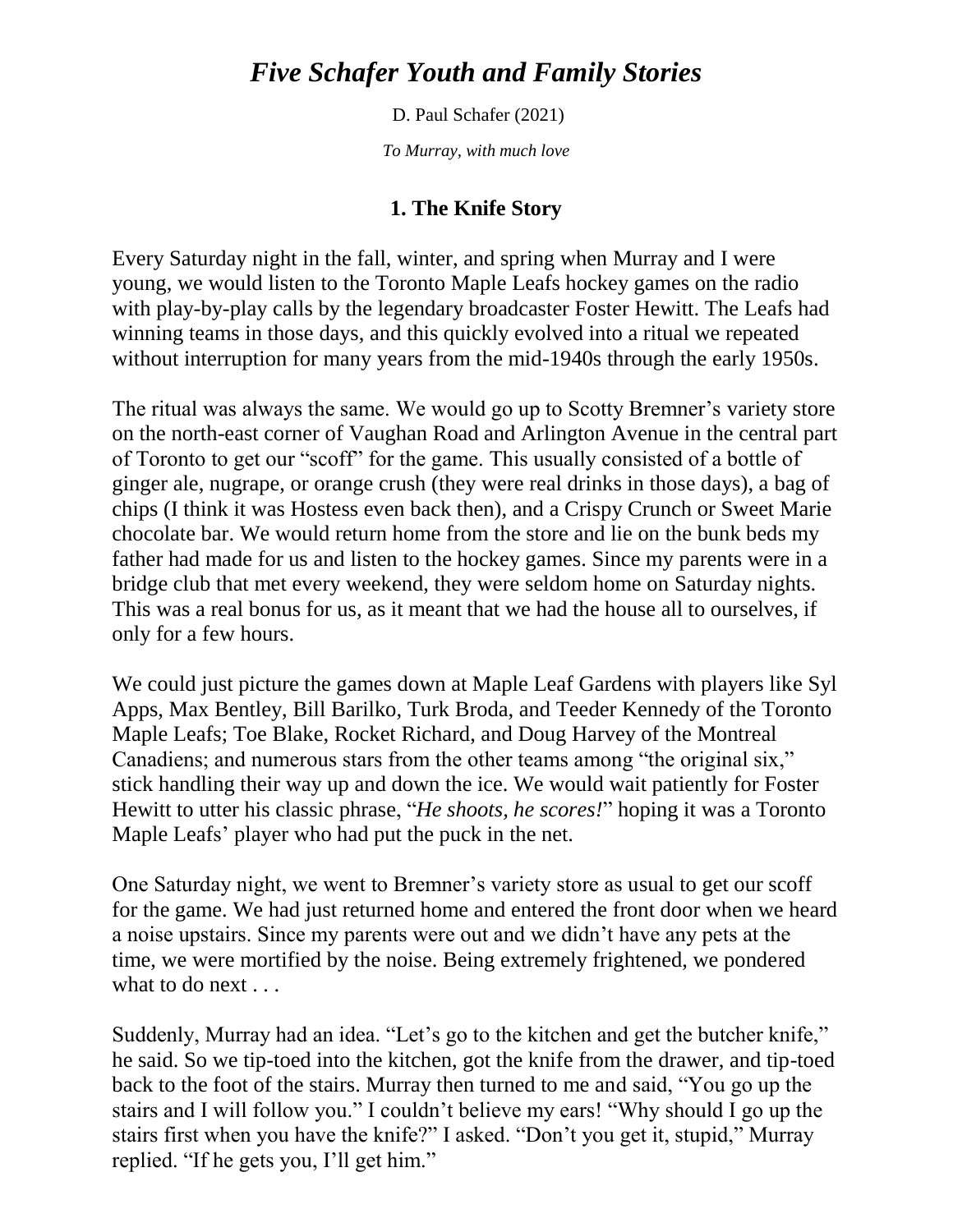So this is what we did. We tiptoed up the stairs, but fortunately there was no one there. Feeling a great sense of relief, we promptly took our scoff to the bedroom where—if my memory serves me correctly—we listened to the Leafs beat the Montreal Canadiens. Does it get any better than this for a Leafs fan?

### **2. Boogie Bass on the Chimes**



The Schafer boys in the choir at **Grace Church on-the-Hill**, Toronto, Ontario, Christmas, 1949. Murray, 3rd row, second from the right; Paul, center of  $2<sup>nd</sup>$  row (fifth from the right).

Music played a very important role in my life when I was growing up. I took piano lessons and singing lessons when I was young—which were paid for in monthly instalments by my parents—and sang in the choir of mid-town Toronto's historic Grace Church on-the-Hill for many years.

While I enjoyed listening to music and singing in the choir very much, I wasn't particularly good at singing, performing, or practicing. This was especially true for performing and practicing the piano. My piano teacher, John Hodgins, who was also the organist and choirmaster at Grace Church on-the-Hill, said it was because I had a "lazy left-hand," which was surprising because I was (and still am) lefthanded. My mother always had to bribe me to practice. She kept a record of my practice time on a blackboard in the kitchen, and rewarded me with peanuts for the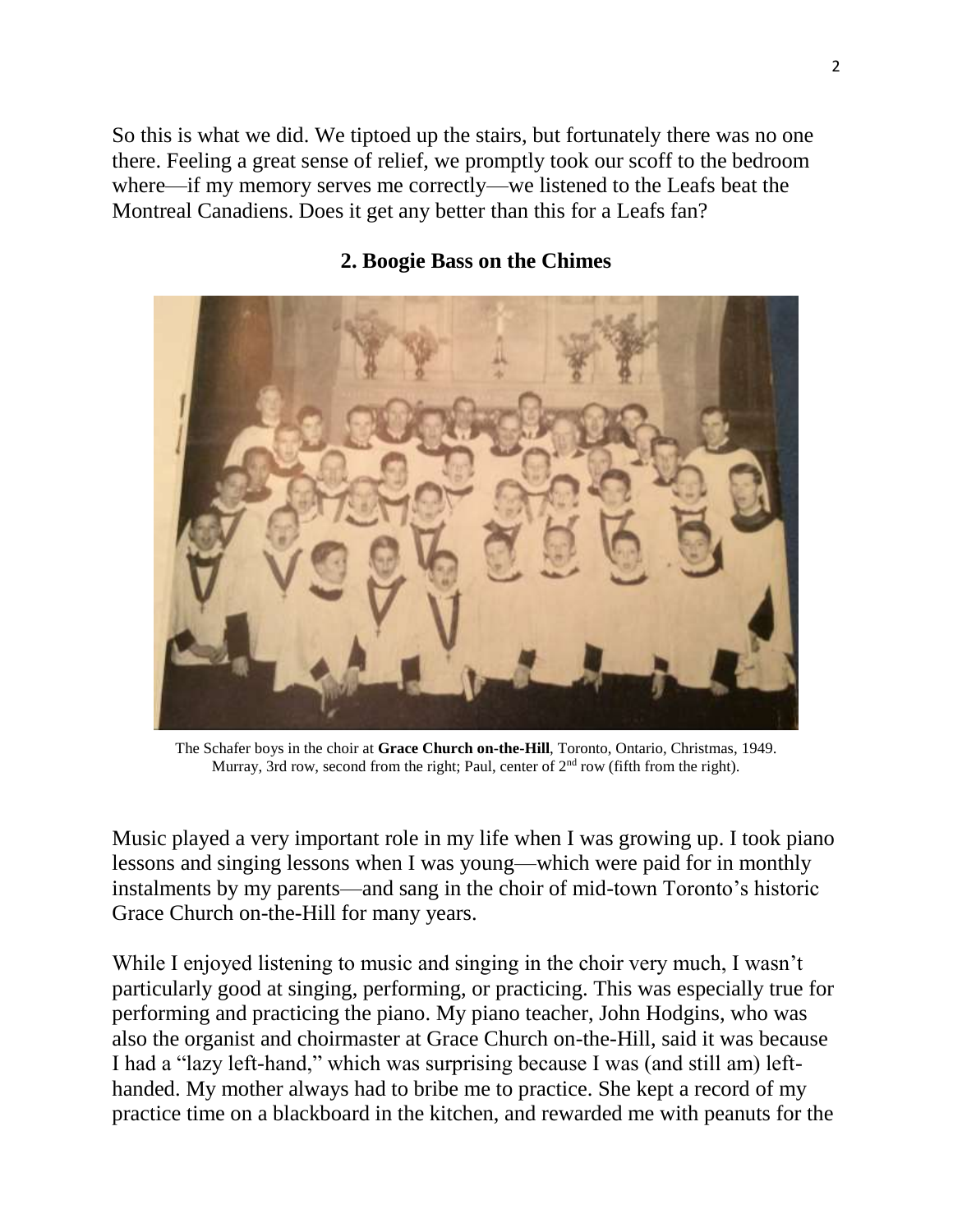amount of time I practiced. One day, I recall getting three-and-a-half peanuts for practicing thirty-five seconds. I was more interested in playing ball hockey on the street.

My brother Murray was also very involved in music when he was young and was in the Grace Church on-the-Hill choir as well. While he probably didn't like practicing any more than I did, he went much further in his musical studies than me. In high school at the recommendation of his piano teacher Douglas Bodle, Murray went on to earn an LRSM, a Licentiate of the Royal Schools of Music in London, England. He passed the rigorous requirements for this certificate with distinction and the adjudicator, Sir William McKay (organist at Westminster Abbey who had come from England to administer the licentiate exams), asked to come to our house to hear my brother play some more after grading Murray's formal recital. I think it was a Mozart piano sonata which Murray performed on our Chickering piano in the living room that evening, after which McKay encouraged him to consider pursuing a professional career as a concert pianist. Later at the University of Toronto, Murray studied piano with Alberto Guerrero the same teacher who taught Glenn Gould—and harpsichord with Greta Kraus, an internationally-renowned harpsichordist.

While Murray was very talented at playing classical music, he also liked to improvise a great deal, which is not surprising in view of the fact that he eventually became a composer. I often recall Murray sitting at the piano and improvising for what seemed like hours on end. His particular interest—and specialty—was jazz. Like everything Murray did, he put his whole heart and soul into it, and was always listening to and studying the music of the great jazz masters of the day such as Duke Ellington, Fats Waller, Dizzy Gillespie, and so forth. He knew their music intimately and incorporated much of it into his improvisational activities.

One day, when Murray was fooling around on the piano, he decided to teach me how to play a boogie bass line. I think it was because he wanted someone to play the boogie bass while he explored various themes and rhythms in the treble. I quickly incorporated the boogie bass into my own repertoire, and often played it on the piano when I had some free time.

Every Wednesday afternoon, we had our choir practice at Grace Church on-the-Hill. One Wednesday afternoon, I arrived at the church early. I always rode my bicycle there after school and discovered that I was all alone in the church … or so I thought. I was always intrigued by the organ, since it had so many different stops and pedals and could make so many beautiful sounds.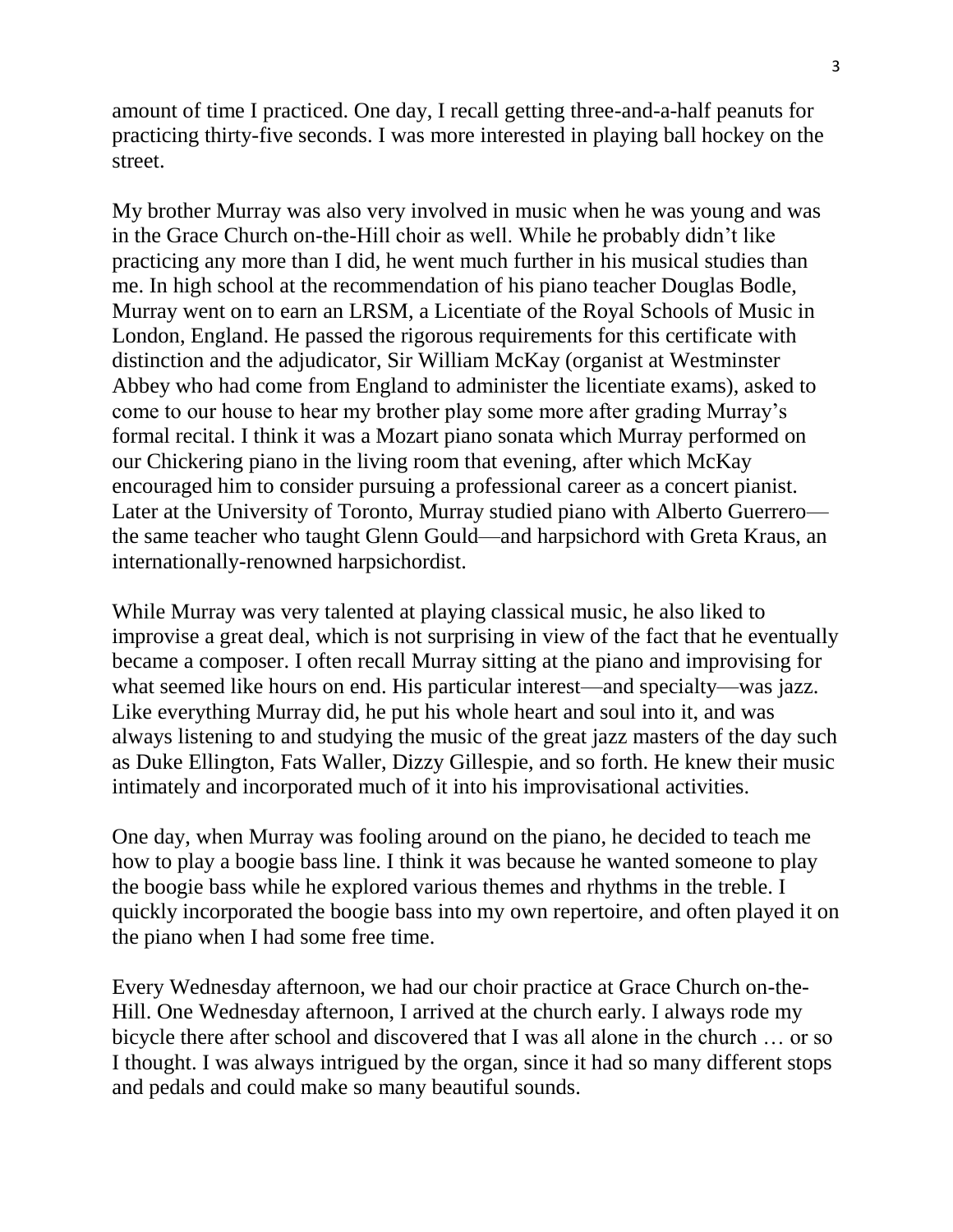I suddenly began to wonder what the boogie bass line Murray had taught me would sound like on the organ. However, my next move would make my music making very public, as I promptly pulled the device for the church's chimes—which I was familiar with because I sometimes turned pages for John Hodgins when he played the organ at church. I then launched into the boogie bass and instantly heard the sound reverberate inside the church as well as outside in the surrounding neighbourhood. The next thing I knew The Reverend G. Hasted Dowker, Rector of Grace Church, was flying across the chancel in an absolute rage. It is the only time I can remember seeing him go from one side of the chancel to the other without stopping in the middle to bow to the altar. He immediately demanded that I stop playing, which I did right away.

Boy, did I get it that day! I was thoroughly rebuked by Rev. Dowker, as well as severely reprimanded by John Hodgins and docked a month's pay. But somehow it was worth it! My boogie bass serenade didn't go on for very long, but it fully satisfied my curiosity. Most likely, it also amused people in the Lonsdale-Russell Hill neighbourhood—one of the most coveted and wealthy neighbourhoods in Toronto at the time—if only momentarily. I doubt very much if anything as bold or daring has gone on in that up-scale area or fashionable church ever since.



*The choir boys return*: Murray and Paul outside of Grace Church on-the-Hill, March 2015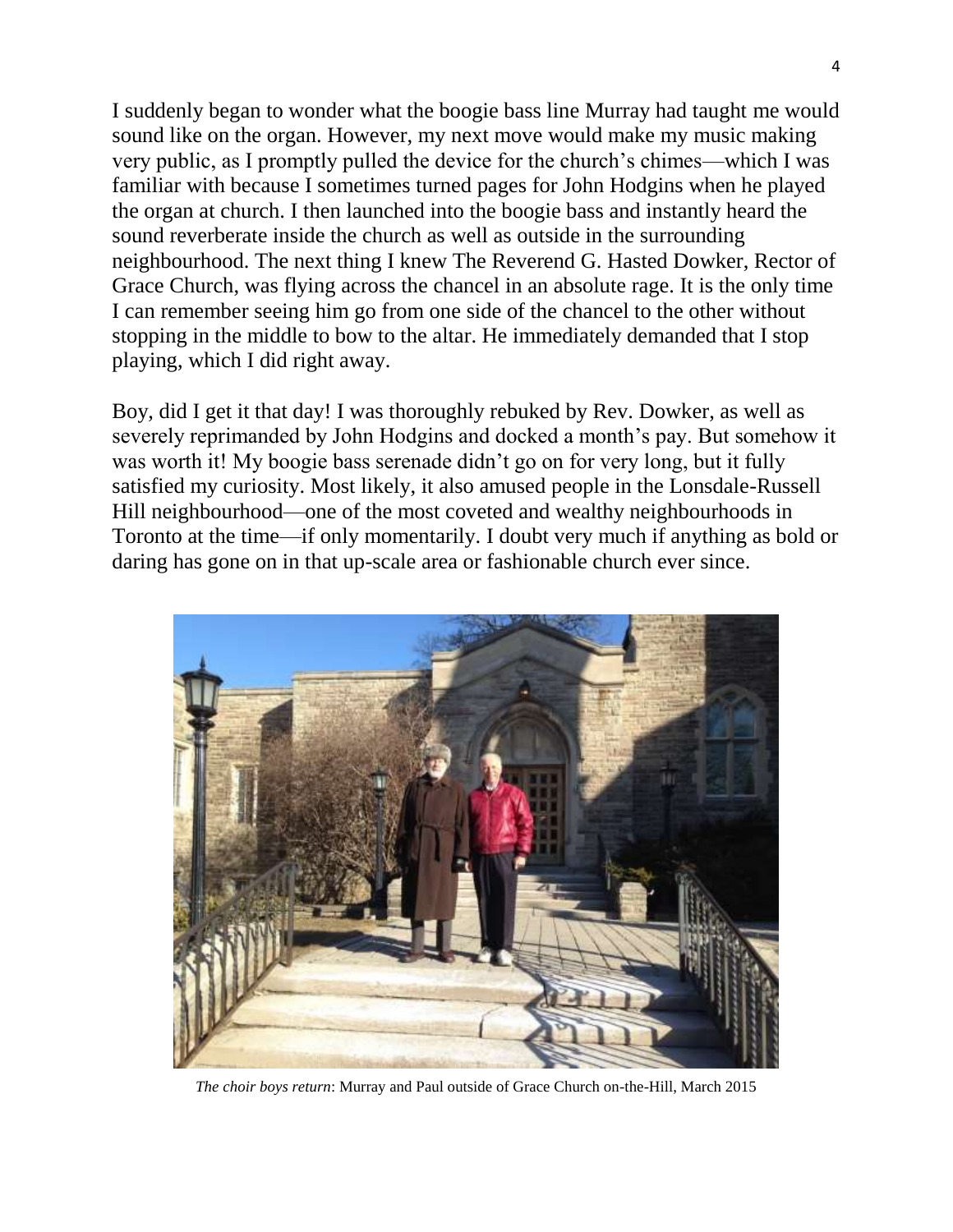#### **3. Saloon and Stagecoach Days**

One of the most enjoyable experiences I had when I was young was going to the Vaughan Theatre on the north-west corner of Vaughan Road and St. Clair Avenue to watch movies on Saturday afternoons with my friends, Barry and Arthur Witkin. It was usually a "double bill"—two western movies with heroes like Roy Rogers, Hopalong Cassidy, Tom Mix, and the Lone Ranger—although occasionally we would get a movie with Mario Lanza, Fred Astaire, or Ginger Rogers in it.

The ritual was always the same. We would collect empty pop bottles during the week worth two cents each in order to get the twelve cents that was required to gain admission to the theatre. If we were really lucky, we would find a few extra pop bottles so we would have enough money left over to buy a pop and a box of popcorn or a bag of chips at the theatre. And, if we were exceptionally lucky, we would find enough pop bottles for our favourite treat: buy an order of fish and chips to eat on our way home from the movie theatre at the fish and chip shop on the south side of St. Clair Avenue near Christie Street. We treasured this last possibility immensely, since it was undoubtedly the best fish and chip shop in Toronto, if not (one wonders) the entire country. We ate them exactly the way people eat them in England—wrapped in newspapers with lots of salt and malt vinegar oozing through our fingers.

While Murray seldom went to the movie theatre with us, he was always thinking up challenging things for kids in the neighbourhood to do. One day, he decided to create a saloon in the garage behind our house, much like the ones we saw in the movies. So we cleared out most of our double-car garage, resuscitated an old wooden filing cabinet that was stored there, mounted it on a couple of old sawhorses to create a bar, brought in some old tables and chairs that were in the basement, and then decorated the walls with pictures of cowboys and other western paraphernalia. After that we got some old shot glasses and whiskey bottles and were really in business.

Did we ever have a lot of fun in that saloon! We would amble through the garage doors, saddle up to the bar, and say "*Donnez-moi un whiskie*" to the bartender of the day. (I think this line came from a western movie we watched in French one day at the Vaughan Theatre). We also had our fair share of fights in the saloon. Some were make-believe and others were real, depending on how we felt that day and whether or not we were all getting along with each other at the time. On a couple of occasions, after we managed to find some old toy pistols and holsters, we would have an old-fashioned "shoot-out" western style. (It wasn't as serious or as bloody as the one at the famous O.K. Corral in Tombstone, Arizona, which I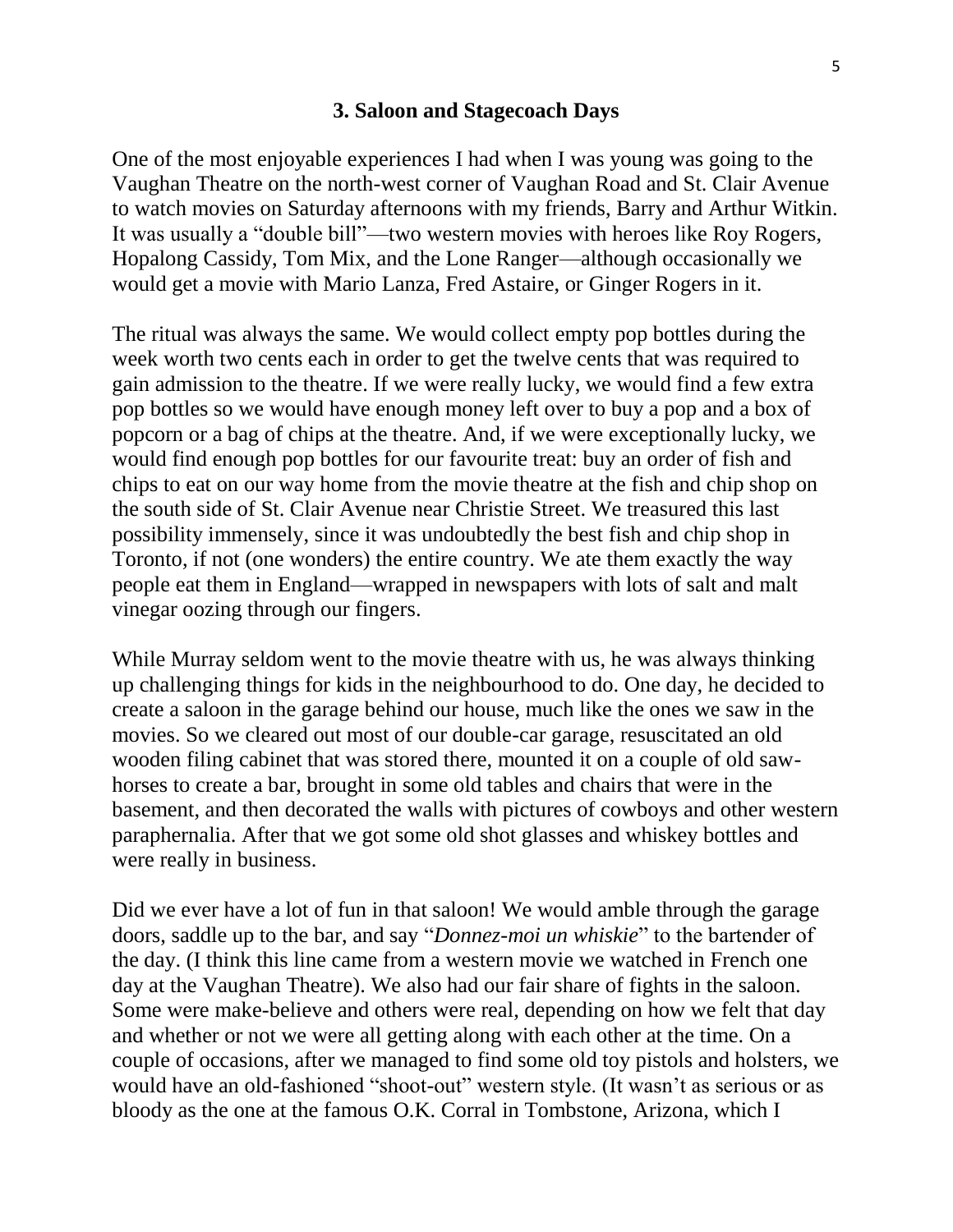visited many years later with my wife Nancy, and daughters Charlene and Susan on a family trip to Arizona and New Mexico. Being at the scene of the famous gun fight brought to mind many boyhood memories, as did seeing a number of oldstyle western saloons in the Tucson area.)

One day, Murray was seized with a fantastic idea! Why not create a full-sized *stagecoach*? He and the rest of us quickly scoured the neighbourhood looking for materials and spare parts. We used several wagons for this, as well as some old "beaverboards" (a stiff, light board of compressed wood fiber) we found in the garage, a number of two-by-fours, a few old blankets, and so forth. By the time the stagecoach was completed, it bore a striking resemblance to the real thing, with an interior area for passengers and two seats up top for a driver and a sharp-shooter riding shot-gun.

There was only one problem—after the stagecoach was completed, we discovered it was too big to get it out of the garage! So it had to be dismantled, and then reassembled in the driveway in the backyard. After having achieved this, Murray was seized by another impulsive idea: "How would it work if the stagecoach was wheeled out of the driveway, onto the road, and rolled down the street?" Finally, he couldn't contain his curiosity any longer—nor could the rest of us to be honest—although we were much more reluctant about this than Murray. So this is what we did.

Murray turned to me and said, "You sit in the driver's seat," and then turned to Arthur Witkin with the instructions, "You ride shot-gun beside Paul." Although rolling the stagecoach down the street sounded like a great idea in theory (a street that was very steep from our house to the corner I might add), it didn't work very well in practice. As Murray, Barry Witkin and the others began pulling the stagecoach down the street, it gathered momentum much too quickly and they lost control of it, primarily because of its weight and the steepness of the street. They were forced to let go of the handle and get out of the way, and so with nothing to steer the stagecoach, Arthur and I were both rather helpless and on our own. We tried our best to reduce the rocking of the coach from side to side, but it was to no avail. We soon lost complete control of the makeshift stagecoach and were totally at its mercy as it continued to gather momentum, rolling faster and faster down the street. Finally, it reached the bottom of the street, swerved around the corner at Valewood on a ninety-degree angle, flipped over on its side, and toppled Arthur and myself out onto the road.

Fortunately, we weren't hurt too badly and had only a few small cuts, bruises, and scrapes to contend with. However, it was some time before we got involved in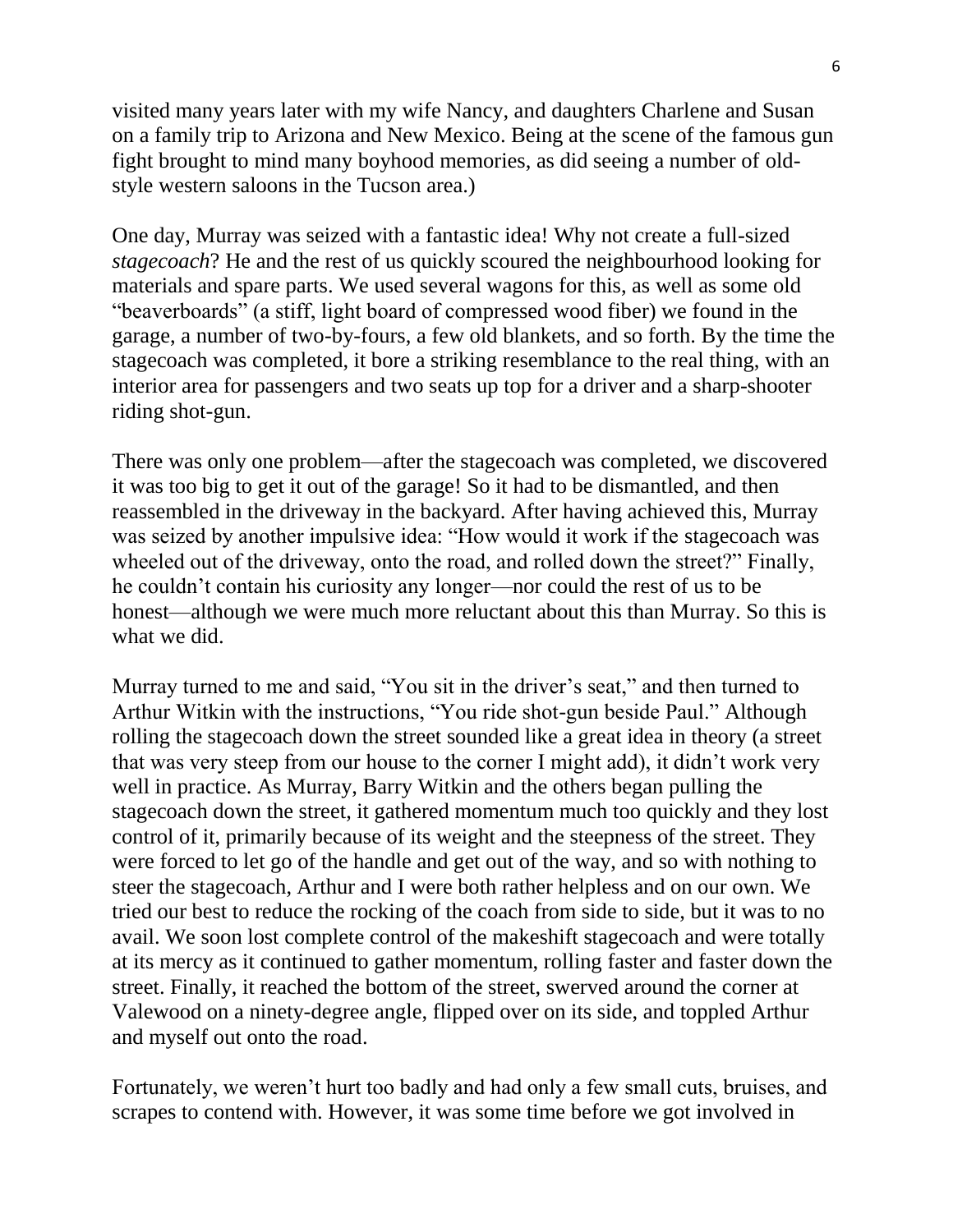another one of Murray's "hair-brained schemes." As I recall, it also brought an end to our stagecoach and saloon days, despite the fact that we often recount these tales today.

## **4. "Don't Let Them Score!"**

Football was always a big part of our lives when we were young. We played touch football on the street from the time I was in Grade 4 or 5, and tackle football in a vacant field on the northwest corner of Humewood Avenue and Windley Avenue near Cedarvale Ravine when I was in Grades 6, 7, and 8.

We followed the two major professional football teams in Toronto at the time very closely—Toronto Balmy Beach and the Toronto Argonauts—especially the Argonauts because they were winning a number of Grey Cups at that time with outstanding players like Joe Kroll, Ted Copeland, and Rod Smiley. We also followed the bantam, junior, and senior football teams at Vaughan Road Collegiate Institute with great interest, and used to sneak into the games that were played between Vaughan Road Collegiate and Oakwood Collegiate at the stadium behind Krang's swimming pool on St. Clair Avenue near Robina Avenue. The games played between these two rival schools were called "Turkey Bowls" in those days because they were always played on or around Thanksgiving.

It wasn't long before football was dominating our lives and Murray was thinking about starting a football team of his own from boys in the neighbourhood. Since we played at the top of Rushton Road and drew on a number of players from north of Vaughan Road, we decided to call the team the Rushton Hilltops. Fortunately, an outstanding football player from Vaughan Road Collegiate Seniors —Al Butler by name—lived on Windley Avenue across from Gordon, Ian and Donald MacRae, our very close friends whose father was Reeve of North York for a time. One day, we screwed up our courage and timidly rang Al Butler's doorbell to see if he would coach our team. To our great surprise and pleasure, he said yes. During the next year or so, he taught us a great deal about football in general and coaching football in particular.

We also followed American football very closely at the time, and were familiar with all the great players and legends who played the game there, including Otto Graham and Lou "The Toe" Groza of the Cleveland Browns; Sammy Baugh of the Washington Redskins; Sid Luckman of the Chicago Bears; Elroy "Crazy Legs" Hirsch of the Los Angeles Rams; and Bob Waterfield, also of the Rams—whose wife Jane Russell was a famous Hollywood movie star and the heart throb of all of us. Our preoccupation with the football legends who came later continued for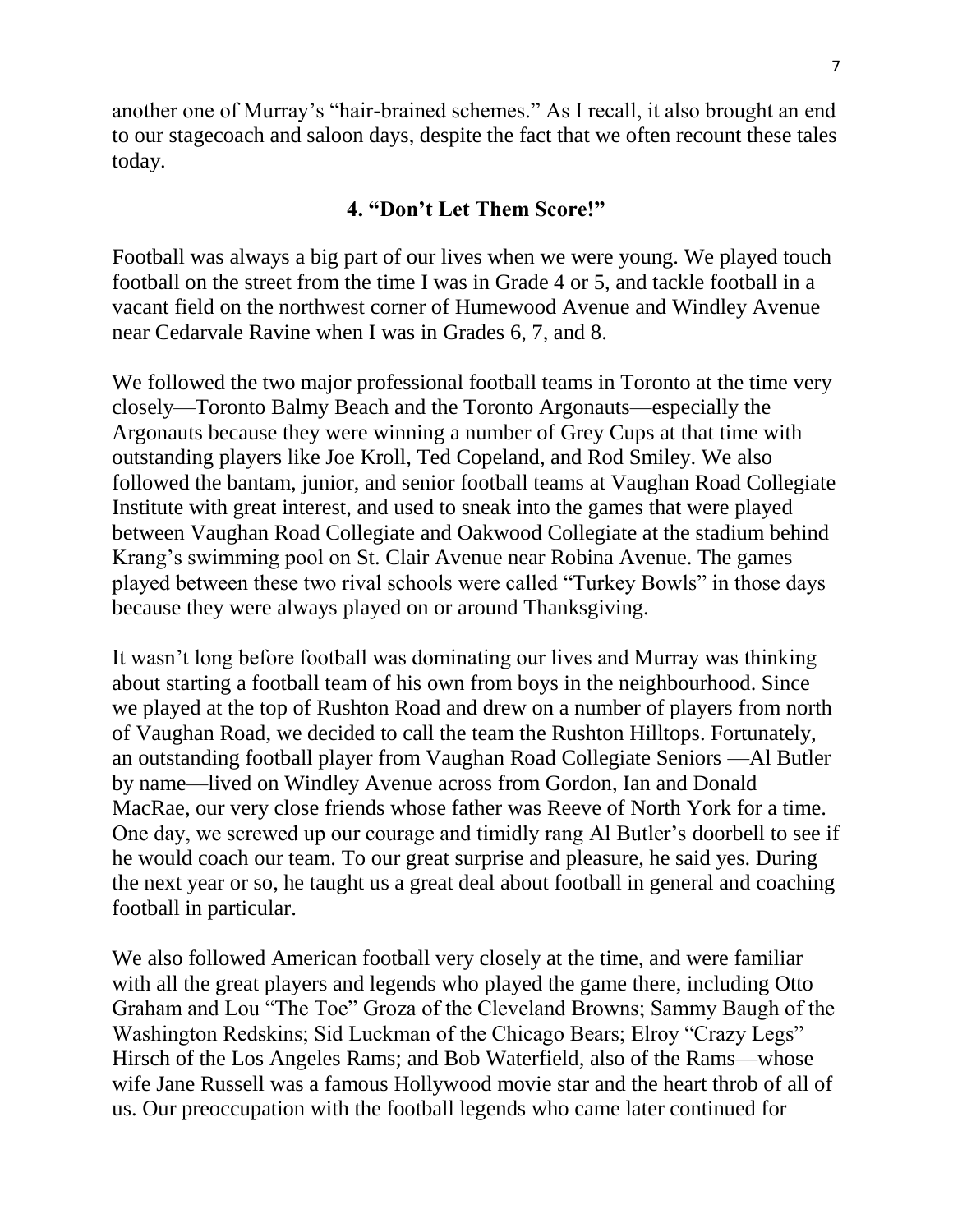many years, especially when television arrived in 1952 and we were able to watch stars like Frank Gifford, Dick Butkis, Johnny Unitas, Tobin Rote, Raymond Berry, and the winningest coach of them all, Vince Lombardi.

It wasn't long before Murray was deep into coaching football himself. I remember him writing to many of the great coaches in the United States—giants in the game like Bud Wilkinson of the Oklahoma Sooners and Knute Rockne and Frank Leahy of the Notre Dame Fighting Irish—to acquire their coaching books and manuals. He followed all the great college football teams in those days, with heroes and legends such as the Four Horsemen of Notre Dame, Red "The Ghost" Grange, Jim Thorpe, and many of our favourite teams like SMU (Southern Methodist University), Colgate, Bucknell, Cornell, and others.

By this time, there probably wasn't anyone in our area who knew more about football in general—and coaching football in particular—than Murray. He studied the game relentlessly and assiduously. He knew every player, team, and coach of any significance in the game, and forced us to practice constantly and repeat plays again and again in order to "get them right." It wasn't long before we were making mincemeat of all the other teams in the neighbourhood. The Rushton Hilltops were the talk of the town, and definitely the team to beat in an area bounded by St. Clair Avenue to the south, Spadina Avenue to the east, Lawrence Avenue to the north, and Dufferin Avenue to the west. There may have been better teams in Toronto, but we certainly didn't know anything about them, nor encounter them on the football field.

Several years later, Murray set his sights even higher when he decided to coach a team in the Kiwanis League at High Park in western Toronto. It operated a Kiwanis-YMCA ("Ki-Y") League that had many teams in it, teams which were divided into different weight categories and which played their games on Saturday mornings at the various football fields in High Park. I recall Murray entering a team in the under-100-pound category one year, immediately commencing the search for the best football players he could find in this weight class in Toronto. Like everything Murray did, he didn't settle on just any players—they had to be the best players available at every position, regardless of where they were located in the city. Some, such as Arthur and Barry Witkin, Moe Haber and Humpy Simon were brought in from the Vaughan Road area, while others, such as Brian Emery, were recruited from the Davenport area. Still others were brought in from farther afield.

Murray insisted on practice, practice, and practice as the key to success and "getting it right." If players were not prepared to put in the effort and attend all the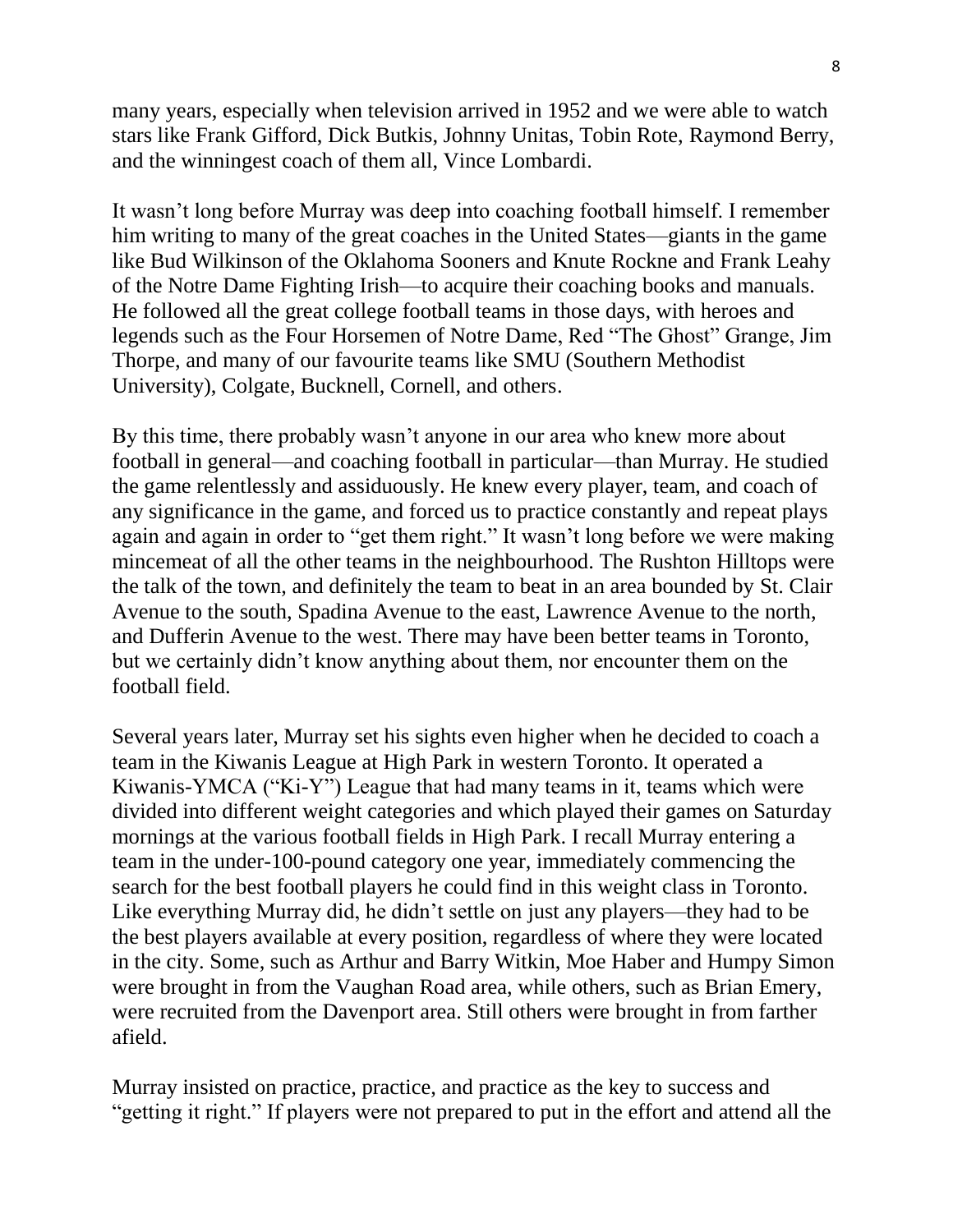practices—and I mean *all* the practices—they would simply be let go and Murray would commence the search for others players to take their place. By the time the season rolled around, Murray had assembled a roster of great players and had created a very well-oiled machine. They had been put through their paces time and again, and knew their positions, assignments, and plays backwards and forwards and inside out. As one coach put it after seeing Murray's team practice and play its first few games, "I have never seen such a well-coached football team, even among the professional teams I have watched in Canada and the United States." They were just that good.

It wasn't long before the Kiwanis-YMCA League was getting quite concerned about the pummeling Murray's team was dishing out to other teams in the league, as it was soon getting out of hand. His team was rolling up scores the likes of which the league had never seen before: 87–0, 53–0, 45–0, and so forth. There was even talk of dismantling Murray's team since the lopsided scores were demoralizing other teams. Then one day, a team appeared on the field that looked like it would give Murray's team some real trouble. They were well coached, but some of the players appeared to be well over the 100-pound limit for teams in that division. There was even one player who looked to be at least 150 pounds. We complained bitterly to the administrators of the league about this, but they said that every player on the team had been weighed in and weighed below the legal limit. When the game started, it was clear that this opponent was going to give Murray's team a real battle. However, Murray's players didn't get ruffled. They responded extremely well, and were leading 27–0 in the fourth and final quarter. Then it happened! The other team got on a roll with its over-sized players and marched down the field towards the end zone defended by Murray's team. Murray was frantic by this time, and was racing up and down the sidelines imploring his players, "Don't let them score!" "Don't let them score! "Whatever you do—don't let them score!!"

But it was too late. One of the biggest players on the other team—the one who looked like he was 150 pounds—punched the ball over the goal line from the 5 yard line. This made the score 27–6, which is more or less the way the game ended, since it was near the very end of the game by the time this team finally managed to score.

Murray was devastated—it was the first time another team had scored on his team. I have never seen him so utterly dejected, but his dejection was understandable: yes, his team still had a perfect win-loss record; yes, they had won all of their games handily (including this one), and securing the league championship was still firmly in place; however, for my dear and very driven brother—who put his whole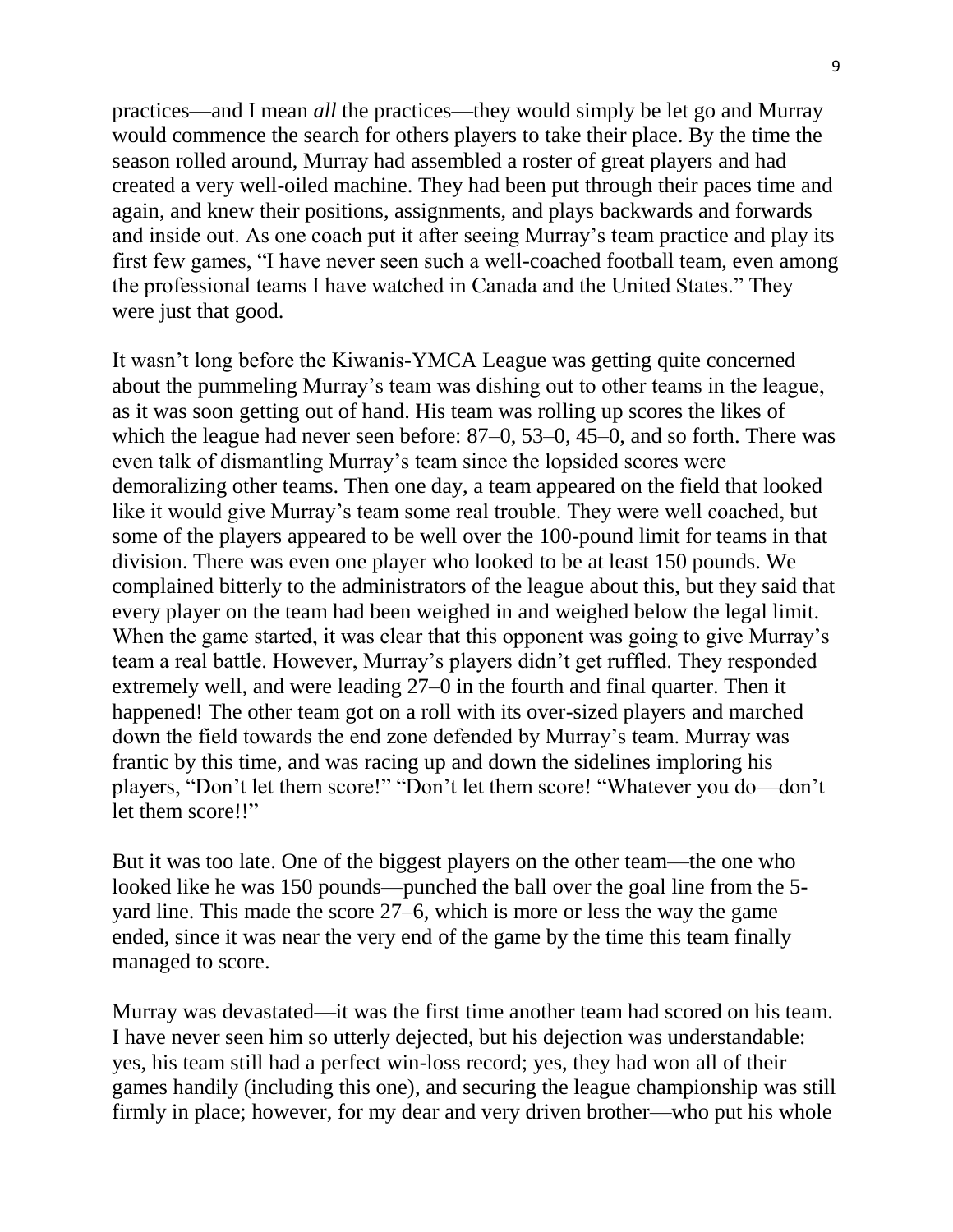heart and soul into all his chosen pursuits—this still fell short of the mark. It was not only being scored upon for the first (and only) time, what he deeply lamented losing was the chance to achieve a unique and quite unimaginable perfection.

## **5. "I'd Know My Son Anywhere"**

Mothers are famous for believing they would know their sons and daughters anywhere and anytime. And why not? Having brought them into the world and nurtured them through the formative stages of life, they develop bonds, links, and connections with their children that are stronger and deeper than can possibly be imagined. This was certainly true for my mother, Belle Schafer. She went through numerous trials and tribulations with Murray when he was young because Murray had some exceedingly difficult health problems to contend with—problems that were far more painful and excruciating than those for most children and their mothers.

Murray completed Grade 12, but was not interested in continuing with what in Ontario at the time was Grade 13, wishing instead to devote himself to music studies. Thus began a rather nomadic eight-year journey for my brother commencing with a year at the Royal Conservatory of Music in Toronto. This was followed by a year at the University of Toronto in its Faculty of Music's Artist Diploma program, after which Murray was drawn to live and study in Europe. Since he lacked the money for this venture, he got a job on a tanker on the Great Lakes with the help of our father who worked for Imperial Oil, and in doing so Murray managed to save enough money to head to Europe in March of 1956.

Murray landed in England for a short stay first, and then on to Vienna where he stayed with Uli Kraus, nephew of Greta Kraus, Murray's harpsichord teacher in Toronto. Uli had an apartment in Vienna and Murray rented a room from him. Murray's close friend, a writer named Bob Walshe, later joined Murray at Uli's apartment around Christmas time. We always looked forward to receiving letters, post cards, and parcels from Murray when he lived in Vienna. His letters and cards were always fascinating to read and full of valuable information about this beautiful city. They were usually accompanied by drawings of people, cathedrals, and various other scenes, since Murray was also a talented artist who could have pursued a professional career in the visual arts instead of his chosen field of music. In preparation for the trip, Murray had spent time re-learning what little German he knew which came courtesy of a Prussian refugee who lived across the street from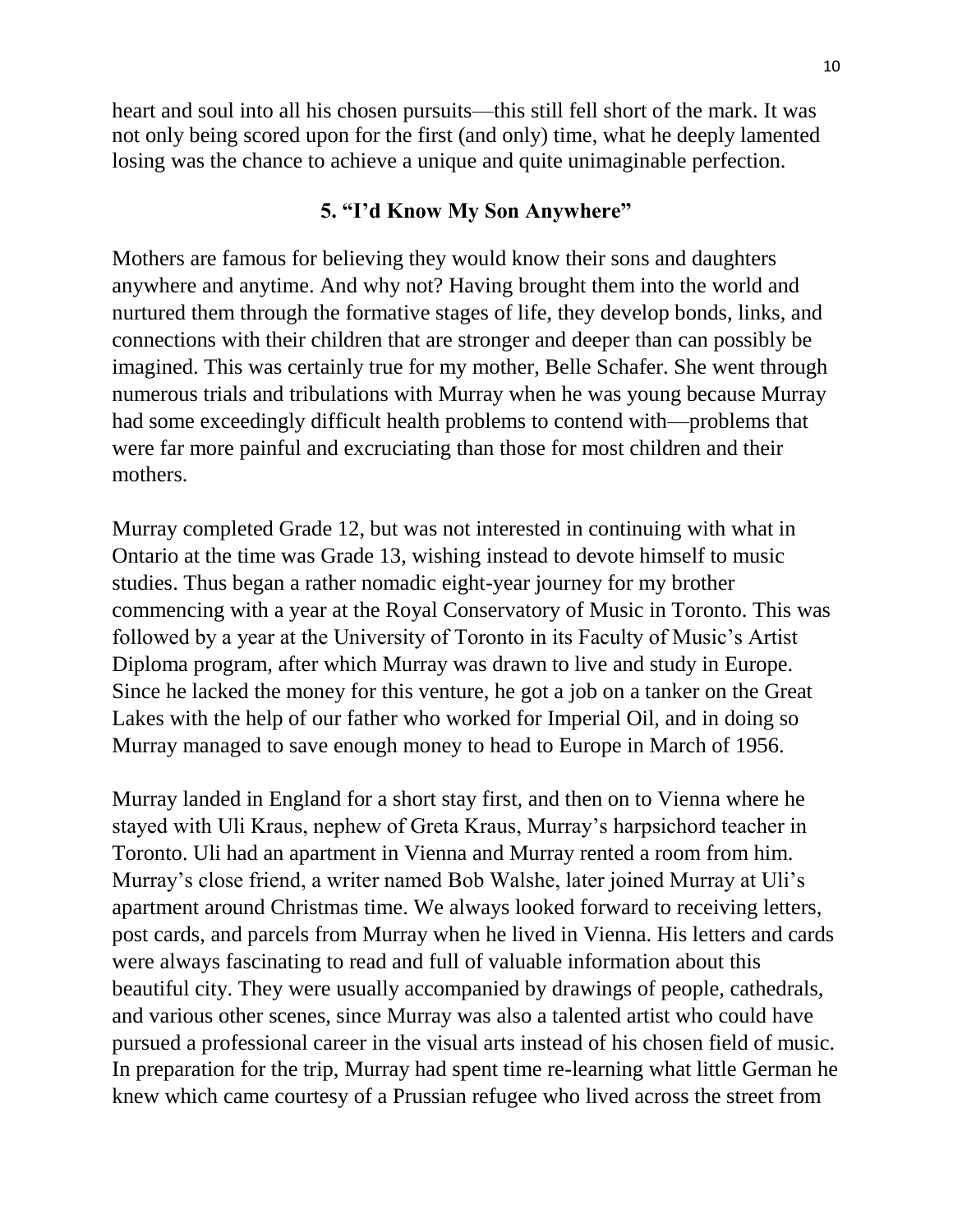us in Toronto. When Murray got to Vienna, however, he discovered that the Viennese didn't seem to understand a word he said, largely because they spoke an entirely different dialect than the one Murray learned at home. This led to many amusing stories about things Murray would order in restaurants or buy in stores that turned out to be totally different from the ones he thought he had ordered or purchased.

Using Vienna as his base, Murray travelled widely including many locations in Germany, Brussels, London, Greece, Crete, Turkey (to see the archeological site of Troy), and Barcelona, ending with several months in France, before returning to Canada in December of 1957. My restless brother, however, was eager to return overseas and began his second stint in Europe in February of 1959 which, using London as a base this time, included a memorable trip through a number of Eastern European countries—Romania, Bulgaria, Yugoslavia, and Hungary—studying their music and their folk music in particular. (With his interest in the various regions' folk music, Murray was following the footsteps of many well-known European composers, partly because they wanted to use this folk music for the basis of their own compositions and partly because they felt it was necessary to preserve this music before it disappeared forever. This was true for Franz Liszt and Johannes Brahms in the nineteenth century, and Zoltán Kodály, Béla Bartók, and Georges Enescu in the twentieth century, the latter composer writing two very famous rhapsodies based on Romanian folk tunes.) I can recall Murray's time in Romania vividly because he sent home many 45 rpm records with extremely beautiful Romanian folk music on them which I still have and cherish today. One of the most exquisite was a piece of music in the Romanian folk tradition animated by Norman McLaren, the world-famous animation pioneer who worked at the National Film Board of Canada, for his 1968 award-winning short film *Pas de deux*. 1

After his adventures in Eastern Europe during the summer and fall of 1959, Murray returned to London. He studied and became acquainted with a number of well-known British composers there, including Peter Racine Fricker, with whom he would later study, and Malcolm Arnold, who wrote the film scores for *Bridge on the River Kwai, The Belles of St. Trinian's*, and *The Inn of the Sixth Happiness*. During his considerable time in England, Murray conducted a series of interviews with sixteen British composers (including Fricker, Arnold, Michael Tippett, Benjamin Britten, and William Walton, among others), which later became the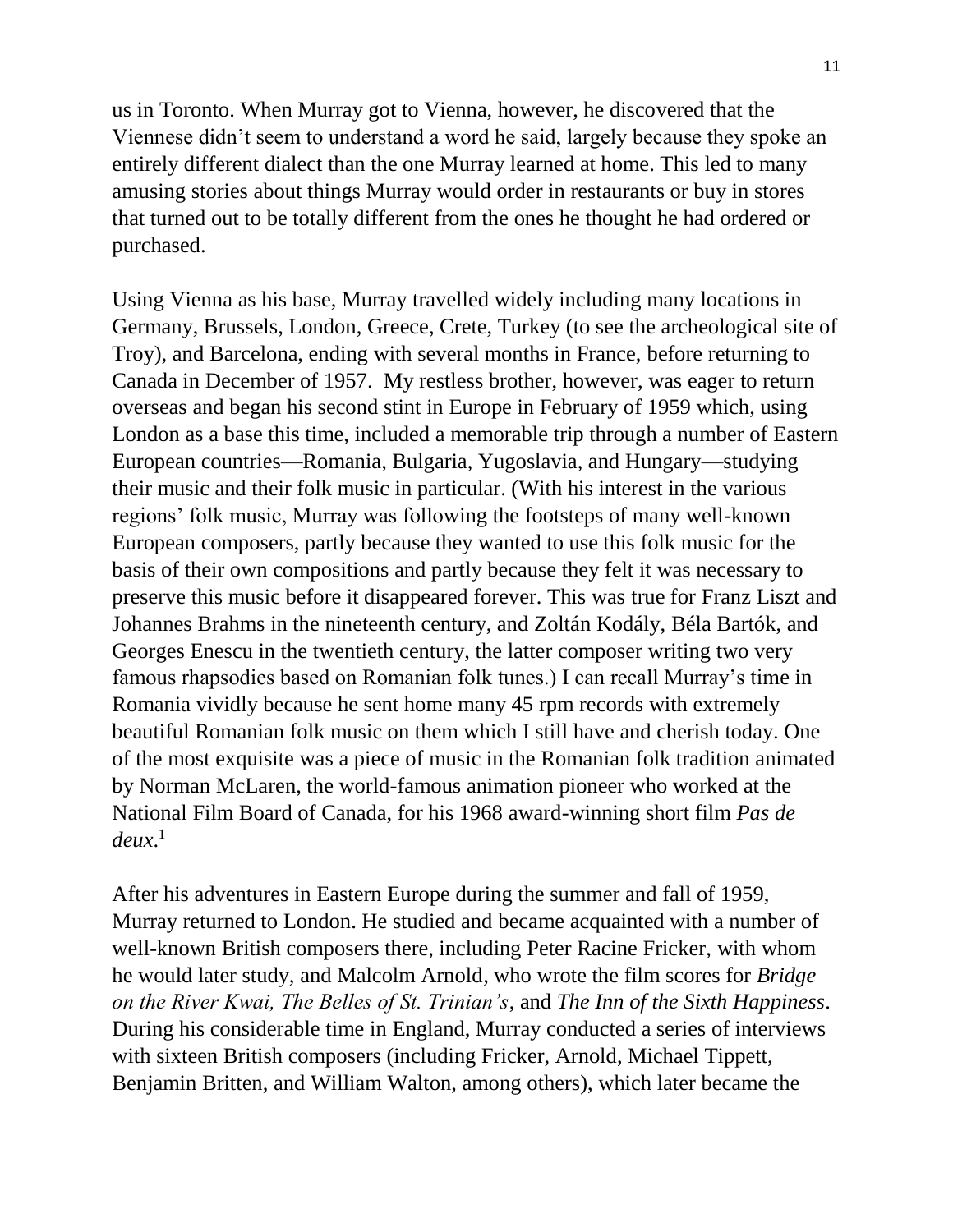basis for his first and very well-received book, *British Composers in Interview* (Faber and Faber, 1963).

Murray returned to Canada for good in 1961, however, it was his first back home in December of 1957 that was the most memorable for me. On the scheduled day for Murray's arrival in Toronto, Mom and I went down to Union Station to meet him, much as we did when my father, Harold Schafer, returned home after one of his long trips for Imperial Oil to different parts of the country. Murray's train was coming in from New York, to which he had travelled from England by boat. (I seem to recall that Dad was away at this time and was not able to join us at Union Station to welcome Murray home, which was unfortunate since Murray had been away for such a long time.) When Murray's train arrived, the passengers began walking down Union Station's long runway with brass rails on either side of it to make their way towards the exit*. I remember this day like it was yesterday!* And while there were many people filing through the runway that day, our eyes were totally pealed for Murray.

Suddenly, I saw someone walking past us who looked very much like Murray, although I must say he looked more like a European refugee seeking asylum rather than a native son returning home. He had on a bulky, home-knit sweater, a pair of brown corduroy pants, a pair of peculiar looking shoes, a big duffle bag slung over his shoulder, and last but far from least, a heavy and full beard. No sooner was this person past us and making his way to the exit than I turned to my mother and said, "I think that's Murray!" "Don't be silly," my mother confidently asserted, "I'd know my son anywhere."

However, as this individual approached the exit, I cried out, "Murray! Murray! Murray!" after which he turned around very slowly and started walking back towards us. It was indeed Murray! A tearful reunion followed as you can imagine, since we had not seen Murray for such a long time. It was especially tearful for my mother, who couldn't wait to get her hands on Murray once again and have him home with us. He did look very different compared to when he left Canada—partly because we didn't expect him to be dressed that way—but largely because of the heavy beard.

My mother never did admit that she didn't know her son at Union Station that day, although she did admit that he looked very different. When Murray came downstairs the next morning for breakfast, she immediately started working on